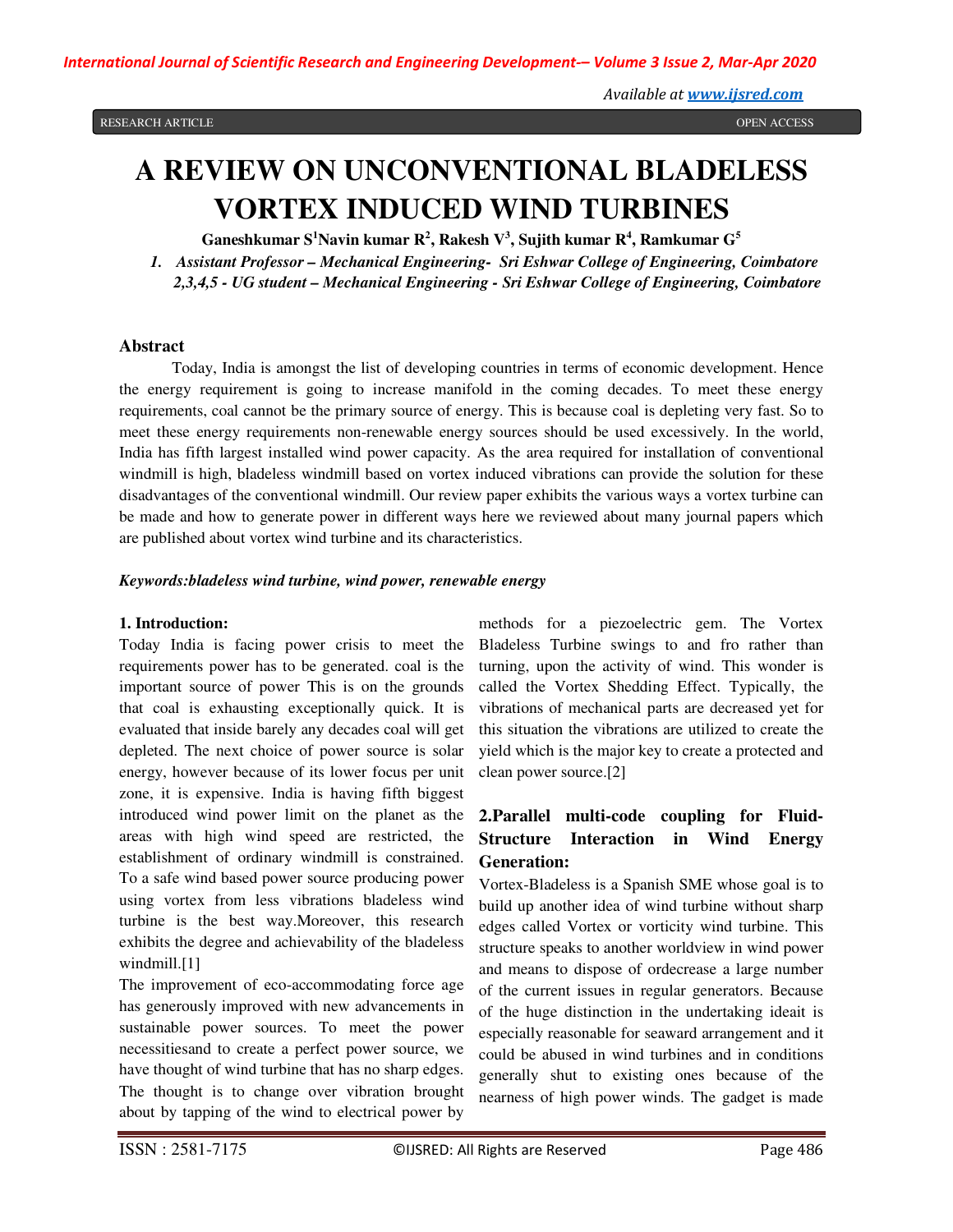*International Journal of Scientific Research and Engineering Development-– Volume 3 Issue 2, Mar-Apr 2020*

## *Available at www.ijsred.com*

out of a solitary basic part, and given its morphological effortlessness, its producing, transport, storage and establishment has clear points of interest. The new wind turbine configuration has no bearings, gears, etc, so the support necessities could be radically decreased and their life expectancy is expected to be higher than conventional wind turbines.[3]

Nikola Tesla created this bladeless turbine initially it utilizes boundary layer effect to run and not impingement of liquid upon the sharp edges as in traditional. There are number of circles consecutively mounted on a pole and the liquid is made to stream an unrelated way with significant pressure onto the circles with the assistance of a proficient nozzle, at that point follows a winding way towards the middle and exits axially. Due to this rotation of the disk the kinetic energy is converted into rotational energy. Numerousresearchers have investigated this idea and given different methods to improve with proofs fundamentally into two different ways – one recommending changing the structure of different segments included while others to change the parameters.[4]

# **3.Vortex Bladeless Wind Generator for Nanogrids**

The goal of this work is to explore the conceivable extraction of intensity from wind power by utilizing another calculated vortex bladeless wind generator. This proposed wind generator can be utilized as dependable force sources in Nano framework. Be that as it may, the vortex wind generator is planned by a empty, cone shaped hollow body to be put vertically on the ground. At the point when the air impacts this cone body it encounters vortex instigated vibration because of the wind power. Such vibration power of the body can be changed over to electrical power. In this work, we first select all structure parameters dependent on the Von Karman impact investigation by Ansys Fluent. From that point onward, a numerical model is developed to accomplish most extreme lift power created by the structured body. As the last advance, a total model is planned and tried under various working conditions to measure the vibration power produced by the turbine.[5]

The improvement of wind power in India started in the 1986 with first wind turbines being set up in beach front territories of Maharashtra (Ratnagiri),

Gujarat (Okha) and Tamil Nadu (Tuticorin) with 55 kW Vestas wind turbines. These show ventures were upheld by MNRE. The limit has essentially expanded over the most recent couple of years. Albeit a relative newcomer to the wind business contrasted and Denmark or the US, India has the fourth biggest introduced wind power limit on the planet. In 2009-10 India's development rate was most elevated among the other top four nations.[6]

Power might be changed starting with one structure then onto the next, yet its all-out magnitude continues as before. There is a connection between the vibration power and the wind power. A lift power is produced by including a twirl stream cylinders. Lifting power is relative to the vortex of intensity. In straightforward terms a vortex generator (VG) is a gadget that makes a disturbance or vortex of liquid because of its shape. Power produced using the vibrating wind turbines could be a lot less expensive. Bladeless wind turbines produce power by shaking, not turning. In the event that you contrast a bladeless wind turbine with a traditional wind turbine with comparable power age, the bladeless wind turbine would cost essentially less, around 45% less. As the sticks vibrate, that development is changed over into power by an alternator. It is an incredible method for transmitting power from a liquid source to a structure. Vibration power created from wind turbines could be a lot less expensive.[7]

Bladeless Wind Power Generation utilizes a fundamentally new way to deal with catching wind power. The gadget catches the power of vorticity, a streamlined impact that has tormented basic designers and engineers for a long time. As the wind flows across a fixed structure, it's stream changes and creates a recurrent example of vortices. When these powers are sufficient, the fixed structure begins swaying. Rather than maintaining a strategic distance from these streamlined hazards our structure absorbs the wind vibrations and catches that power. Normally, the plan of such gadget is totally not as same as a conventional turbine. Rather than the standard tower and sharp edges, the gadget has a fixed pole, a force generator and an empty, lightweight and a fibreglass chamber on top.[8]

The advancement of wind power change effectiveness has been boosting the innovation improvement and the logical appreciation of wind turbines. In this specific circumstance, the yawing conduct of wind turbines has become a key subject: the yaw control can really be misused for streamlining at the degree of single wind turbine. On these grounds, this work is dedicated to the investigation of the yaw control advancement on a 2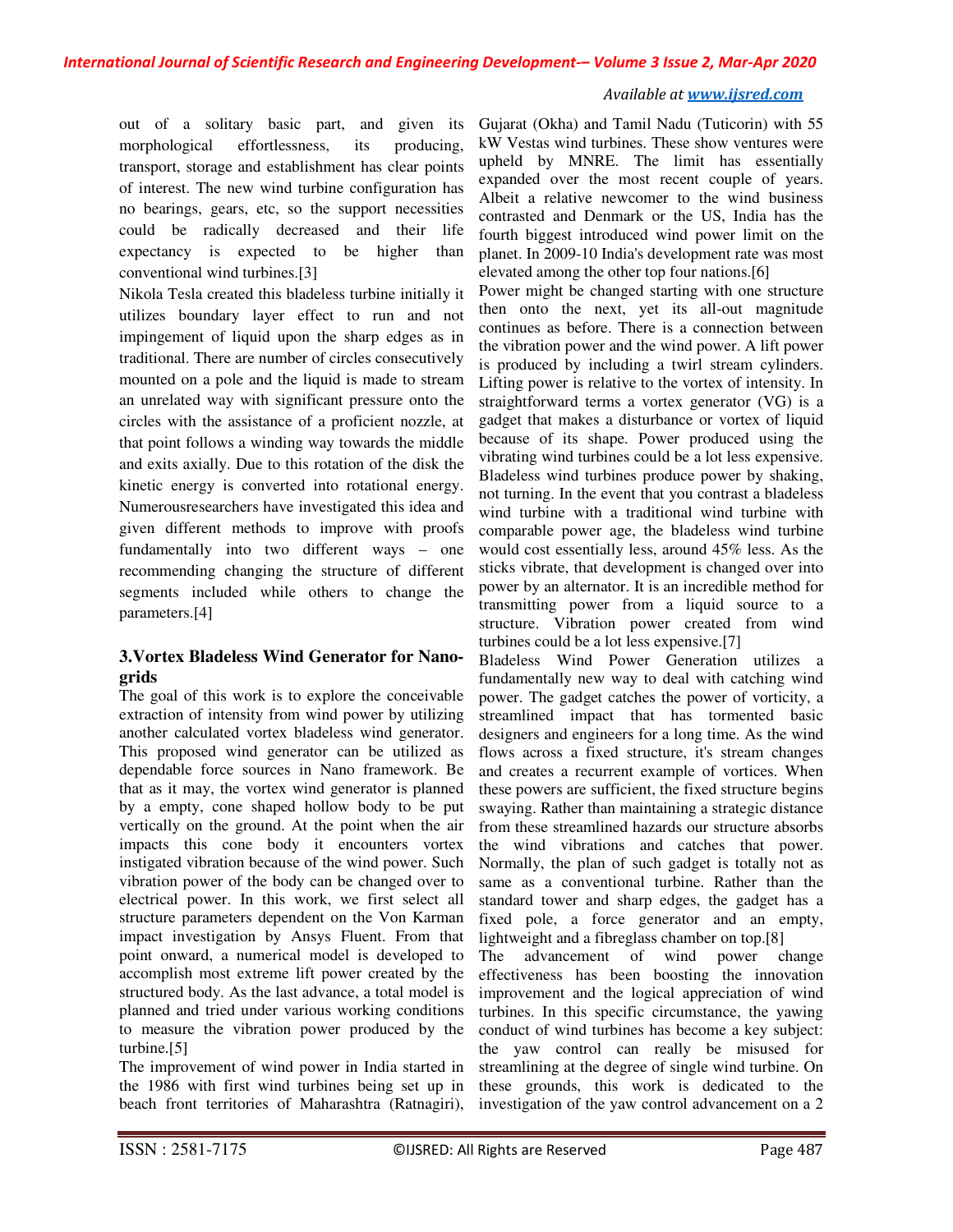## *International Journal of Scientific Research and Engineering Development-– Volume 3 Issue 2, Mar-Apr 2020*

#### *Available at www.ijsred.com*

MW wind turbine. The improvement is assessed by examining the updated turbine with that of the previous one. The high relationship between's the conceivable covariates of the model shows that Principal Component Regression (PCR) is a sufficient decision. Utilizing this technique, the outcome for the chose experiment is that the yaw control advancement gives a 1% of yearly power creation improvement. [9]

# **4.Design & Analysis of Vortex bladeless:**

Today the main need of the world is to find a safe and protected turbine which should be more advanced then the airplane motors, now the bladeless turbine acts as an alternative for such kind of problems it is designed that the blades are replaced by a cone shaped structure suspended on a shaft. This turbine produces considerably less noise and ensures safety while the running of the turbine. The conventional turbine explodes during failure where as ours does not. It can run on sawdust to hydrogen on any source of wind. It is the most pollution less turbine in existence. The vibration is minimum as the number of moving part is just one.Finally, it is concluded that it is the eco friendly and less complicated turbine.[10]

This investigation shows the utilization of two various pendulums a disk type and an arc type pendulum. Here, the dynamic power of the wind as contribution to the vortex bladeless wind turbine converts it into helpful electrical power for both of the pendulums. Permanent magnets are connected to the pendulums and go about as a cylinder to the generator, while a loop is made as the stator with 2,200 turns on each sides of the pendulum. Power is then created as the pendulum moves from side to side due the magnetic flux caused by permanent magnets and the coil placed there. The resultsshow a increment of voltage on the arc shaped pendulum over the disk shaped one.by simulating the uncontrolled and controlled winds it is clear that the arc shaped is more efficient than the other one. Even though this model generates little amount of power when constructed more power can be harnessed. [11] Energy is one of the most required for the advancements of any nation. The non-renewable power sources are harmful and affect the environment and also to human life, it is also limited in resources. The renewable power sources have a few constraints that lower yield, greater expense and ecological circumstance. The paper speaksabout the fundamental idea of the wind turbine. it also discusses about the types of turbine and its parts. In any case, wind turbines with blades have some major

disadvantages in order to meet the requirements and compliment the disadvantages of traditional turbine the bladeless wind turbine is recommended. The paper shows that structure of the bladeless wind turbine. It also compares between the two and explains why and how is the bladeless wind turbine is better than the traditional turbines.[12]

The bladeless windmills utilize a profoundly new methodology for catching both discontinuous wind power heartbeats and steady wind stream under indicated wind speed and weight. The windmill uses the power of vorticity, a streamlined impact (vortex shedding).As wind strikes a fixed structure, its stream changes and a repeating example of vortexes or vortices are framed in the region of the structure. As these powers go solid, the structure begins vibrating. Subsequently, these streamlined hazards can be used to run a direct alternator or a crankshaft. The regular recurrence of the structure ought not to coordinate with the recurrence of vibration, which is one of the plan criteria, our structure deals with these significant criteria. The structure of our windmill is completely not the same as a conventional windmill. Rather than the colossal pinnacle, nacelle and cutting edges, this gadget has a funnel shaped frustum pole made up of fibre-glass (rotated at 33% length from base), a crankshaft, a wrench, an interfacing bar and a pivot joint. The empty and light weight pole makes this gadget compact and easy to use. Likewise, this minimal effort segments opens a route for low cost inexhaustible wellspring of power.[13]

# **5.Bladeless Wind Turbine as Wind Energy Possible Future Technology:**

reviewed the importance of bladeless wind turbine which generated power without using blades. These bladeless wind turbine imparts power based on vorticity generated on the turbine. Moreover, the review demonstrates the essential components, merits of the bladeless wind turbine. In bladeless wind turbine, raw material costs, maintenance cost and down time is reduced. [14]

Wind power has turned into a real wellspring of power in the course of recent decades. The development of bladeless windmill hushes up basic. The tapered pole is rotated vertically with the assistance of barrel shaped bar which is held inside roller bearing so that it vibrates one way in particular. The part beneath rotate is secured with assistance of metal sheet. The upper piece of pole shudders in wind while wrench shaft is associated with lower part.<sup>[15]</sup>

India has fifth biggest introduced wind power limit. As the region required for establishment of regular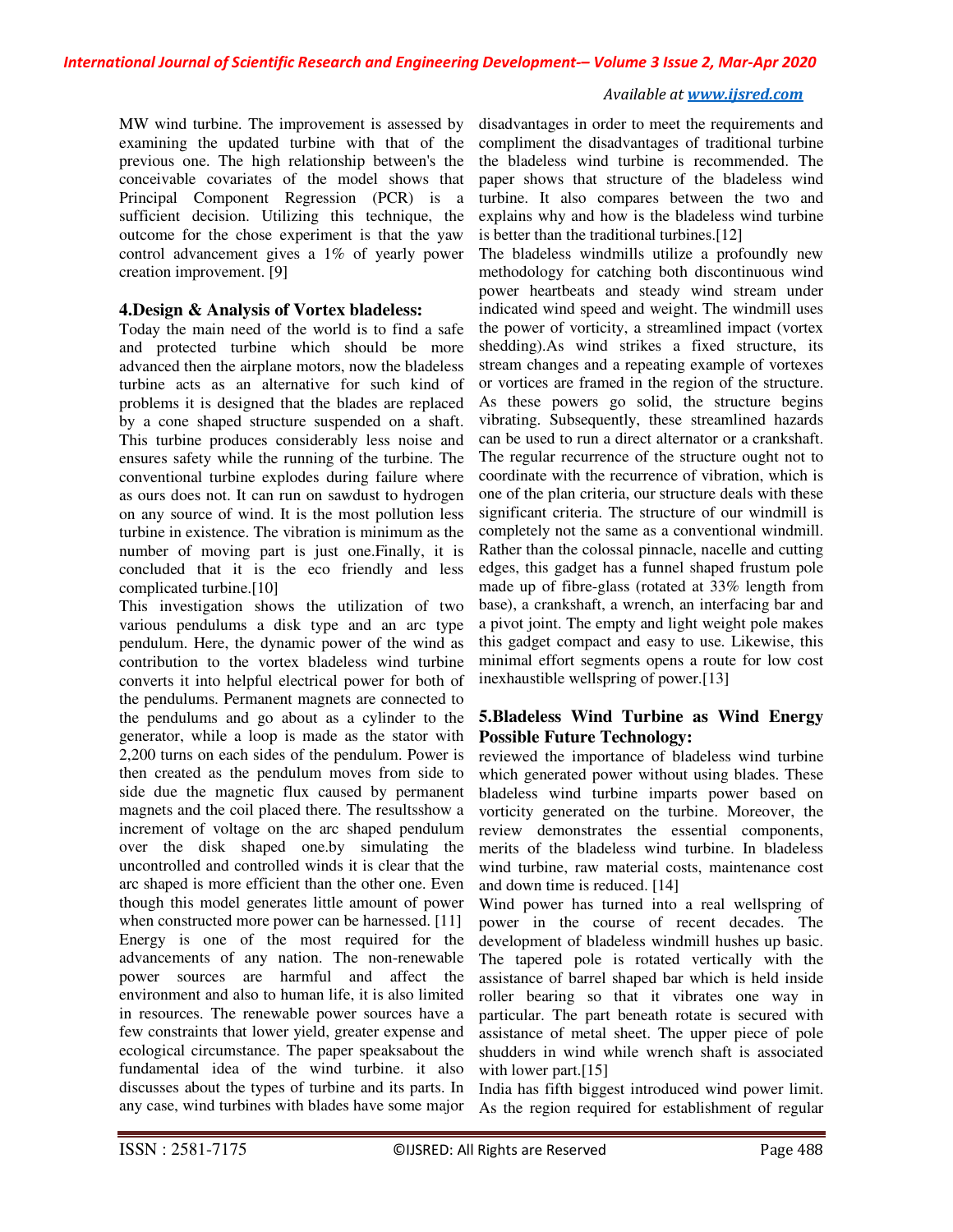*International Journal of Scientific Research and Engineering Development-– Volume 3 Issue 2, Mar-Apr 2020*

windmill is high, bladeless windmill dependent on vortex instigated vibrations can give the answer for these disservices of the ordinary windmill. The Bladeless Windmill is an idea which takes a shot at the marvel of vortex shedding to catch the power delivered. For the most part, the structures are intended to limit vortex incited vibrations so as to limit mechanical issues. However, here, we attempt to expand the vibrations so as to change over vortex instigated vibrations into electrical energy.[16]

Bladeless Windmill is such an idea which takes a shot at the wonder of vortex shedding to catch the power created. For the most part, structures are intended to limit vortex prompted vibrations so as to limit mechanical disappointments. Be that as it may, here, we attempt to build the vibrations so as to change over vortex instigated vibrations into power. Wind power innovation is numerous hundreds of years old. Alexander utilized windmills to provide food water from wells. All around a fuel is utilized to turn a turbine, which drives a generator to deliver power[17]

In the bladeless wind turbine, it changes over the direct wavering of pole to rotational movement and that is the principle head of bladeless wind turbine. As the pole is exposed to wind power, it will in general sway because of the vortices conformed to the structure of the pole, which can be changed over to rotational power to create power[18]

The edge wind turbines are utilized to create power however its expense is extremely high and it have numerous impediments like as capital cost, upkeep cost, running cost, rubbing misfortune and it is likewise perilous to winged animals and is loud too. Subsequently, there is a need to discover lowevaluated and safe substitution to customary windmills. The idea of bladeless windmill takes a shot at the hypothesis of vortex shedding impact.[19]

**6.Conclusion:** Eco friendly bladeless wind turbine powers the future even at the least wind speed. The space requirements of the bladeless wind turbines is also less. Due to the accomplishment of resonant frequency, the stator can generate the power at maximum. Moreover the disc type blades are associated with the structure which produces the inertial forces to attain the maximum power, Hence , bladeless wind turbine changes the requirement of fossil fuel consumption in future.

# *7.References:*

*[1]GauraoGohate, AbhilashKhairkar& Sameer Jadhav 2016, Study of Vortex Induced Vibrations for Harvesting EnergyIJIRST –International Journal for Innovative* 

*Research in Science & Technology| Volume 2 | Issue 11 | April 2016 ISSN (online): 2349-6010.* 

*[2]Balakrishnan S P, Arun R &VinothBabu N 2019, Design, Analysis and Prototype of Vortex Bladeless Wind Turbine , International Research Journal of Engineering and Technology (IRJET) Volume: 06 Issue: 03.* 

*[3]J.C. Cajasa, G. Houzeauxa, D.J. Yáñezb& M. Mier-Torrecillaa, SHAPE Project Vortex Bladeless: Parallel multi-code coupling for Fluid-Structure Interaction in Wind Energy Generation, EU's Horizon 2020 research and innovation programme.* 

*[4]Vishwam Shah, ShyamDhokai& Pratik Patel 2017, Bladeless turbine - a review, International Journal of Mechanical Engineering and Technology (IJMET) Volume 8, Issue 2, February 2017, pp. 232–236.* 

*[5]Adel El-Shahat, Md-Mehedi Hasan, Yan Wu 2018, "Vortex Bladeless Wind Generator for Nano-grids", Renewable and Sustainable Energy Reviews, 2017, 70, pp. 193-214.* 

*[6]Niteenkumar, Khurshedalam&Shudanshukumar , Vortex bladeless turbine, IJIRST – International Journal for Innovative Research in Science & Technology| Volume 2 | Issue 11 | April 2018.* 

*[7]AyhanDemirbas& Murad I. Andejany 2017, Optimization of wind power generation using shaking energy, Energy Sources, Part B: Economics, Planning, and Policy , ISSN: 1556-7257.* 

*[8]Prof. Harshith K, Blayan Santhosh Fernandes, Shreerama P R &Thilak Raj, Bladeless Wind Power Generation, IJSRD - International Journal for Scientific Research & Development| Vol. 4, Issue 03, 2016 | ISSN (online): 2321-0613.* 

*[9]Davide Astolfi , Francesco Castellani & Francesco Natili, Wind Turbine Yaw Control Optimization and Its Impact on Performance, Wind Energy 2017, 20, 97–107.* 

*[10]Vaibhav Aru, Narendra Chavan,UdayChaudhari& Chaitanya Dange, Design & Analysis of Vortex bladeless, www.ierjournal.org ISSN: 2395-1621.* 

*[11]Catherine S. Salvador, Jun A. Teresa & Jesus M. Martinez, Design and Construction of Arc Shaped and Disc Shaped Pendulum for Vortex Bladeless Wind Generator, 2017 25th International Conference on Systems Engineering.* 

*[12]Nitin V. Machha, Bhimashankar T. Tengale, Sawankumar G. Narone, Bladeless Wind Turbine – A Review, International Journal of Engineering Research & Technology (IJERT) ISSN: 2278-0181.* 

*[13]Akshay Agrawal, Aditya Sheth, Prof. Ankit Dandiwala& Prof. Subhasis Sarkar, research paper on bladeless windmills based on the principle of vibration,*